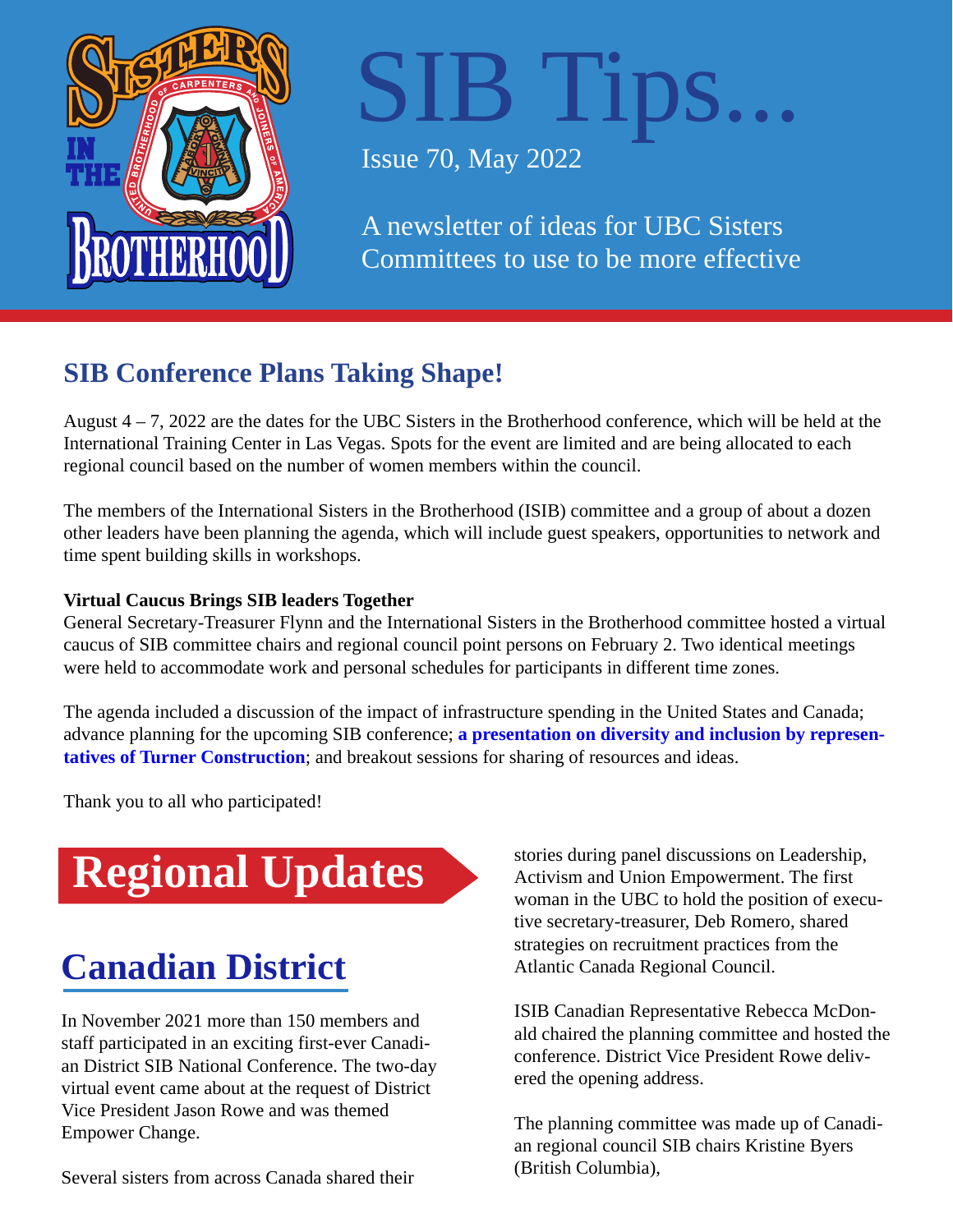Amanda Leggette (Prairie Arctic), Rita Moore (Ontario Millwrights), Annie Breton (Quebec), Cathy Baker (Alberta) and Cassandra Whalen (Atlantic Canada). Thanks also to the Canadian District communications team, led by Stacey Kerr.

Congratulations to all who took part in this historic event!

#### **Alberta Regional Council**

In February the council's SIB committee held its first meeting with a new chair, Emma Ash, where a good turnout of sisters gave input for a path forward that is fair, inclusive and goal oriented.

#### **Atlantic Canada Regional Council**

In Newfoundland, Sisters Cassandra Whalen and Della Ryan represented the ACRC SIB committee at the TradesNL booth at a Diversity and Inclusion conference hosted by the Newfoundland and Labrador Oil and Gas Industries Association. Cassandra was interviewed on VOCM radio's On Target program, on the importance of diversity in the workplace. In December, Cassandra met with a representative from the Women in Resource Development Corporation to plan future workshops. The SIB Committee sponsored five families through the Iris Kirby House (a place for abused and battered women) in a Christmas gift donation program.

#### **British Columbia Regional Council**

Sister Barbara James has been working with the British Columbia Institute of Technology (BCIT) to help develop and deliver courses in Indigenous communities. She visited Bella Coola, BC to teach Nuxalk carpenters the key principles of zero energy building. In January Barbara worked with BCIT, B Collective Homes, The Squamish Cheakamus Centre and the Aboriginal House Management Association to launch a pilot, Building a Greener Future Together. The course is designed for Indigenous womxn and members of the gender diverse community.

Congratulations to Sister Nicole Smythe, who singlehandedly raised almost \$5,000 for the Cops for Cancer fundraiser.

Barbara James and Kristine Byers were elected as directors of BuildTogether BC. Along with Jelissa Torres, the two were also elected as officers of the BC Tradeswomen's society. And Sister James was selected as a North American delegate to the 2022 Tradeswomen Building Bridges event in London, England.

#### **Carpenters District Council of Ontario**

Sisters Rebecca McDonald and Desiree Emanuel serve on the Ontario Building and Construction Tradeswomen Leadership Committee.

Sister Kali Weaver created a simple form to document the physical demands of scaffold work on behalf of a young pregnant pre-apprentice in her local. The SIB committee is hoping to create a similar form that can be used council wide.

Sister McKenna Goodwin spoke at an online event with more than 12,000 students, educators and parents for the Ontario Youth Apprenticeship Program.

Local 1946 in London, Ont. has teamed up with the Building and Construction Trades Council of Ontario in Tomorrow's Trades, a program to create pathways and remove barriers for those underrepresented in the skilled trades. Six women completed the program and were brought into the local as apprentices.

Sister Rokhaya Gueye of Local 27 was featured in the council's Trade Talk magazine, where she shared the story of her pathway into construction work.

Many sisters have shared their stories as part of a labor-wide campaign to convince provincial officials to sign an agreement with the Government of Canada for \$10-per-day childcare. The high cost of childcare in Toronto, plus the disruption of COVID, has directly affected many Toronto sisters.

In February, Sister Rebecca McDonald, along with sisters from the Atlantic Canada Regional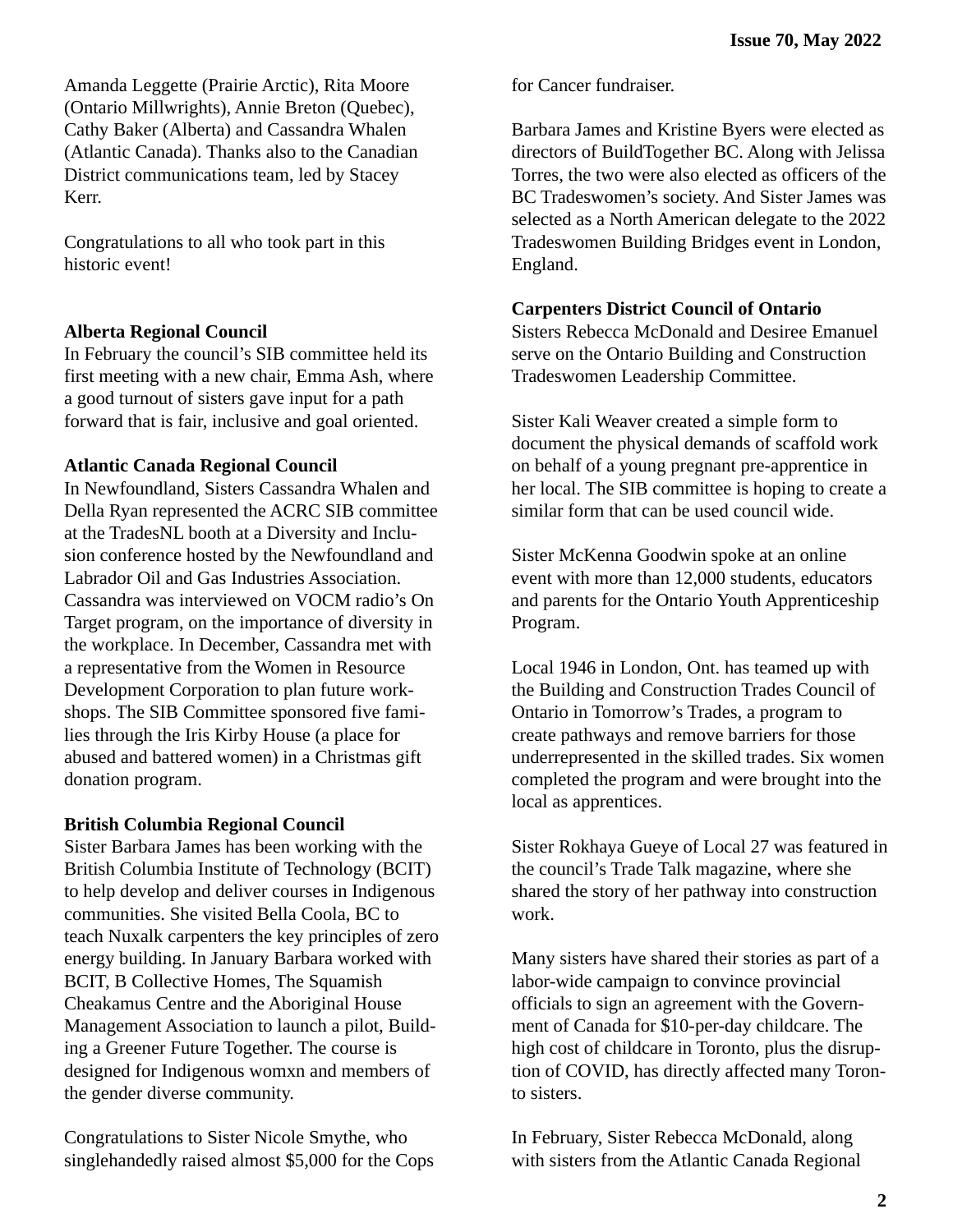Council, participated in the Creating a Respectful Workplace event hosted by Women in Resource Development.

#### **Millwright Regional Council of Ontario**

The MRCO has released several videos featuring Sisters speaking about working in the millwright trade:

https://vimeo.com/645045363 https://vimeo.com/641736090 https://vimeo.com/639299484 https://vimeo.com/645046968

Congratulations to Sister Rita Moore, who received her 30-year pin at an event hosted by Local 2309.

Sisters Keighly McKee, Jennifer Leyte and Rita Moore are working with the latest Introduction to Millwrighting program through Ontario Power Generation (OPG) to prepare a group of Indigenous workers for a career in the trade. OPG featured Keighly in a news story about the program.

Sister Sasha Wiltshire is the new SIB Chair for Local 1151.

Sisters Heather Ferguson and Rita Moore were interviewed by Andrew Krystal on his Sirius XM radio show about the advantages of being a woman in the skilled trades. Sisters Krista Grenier-Roy and Vindra Maharaj-Seegobin were also booked for the program.

Congratulations to Sister Heather Ferguson, who became the first-ever female business representative for Local 1410 on Feb. 1.

Sisters Madison Kimmerer and Virginia Holden were featured in videos about the Skilled Trades Expanding Opportunity Network, and program between Ontario Power Generation, Durham College and the MRCO: https://vimeo.com/655663529 https://vimeo.com/650049148



The MRCO approved registration of all MRCO SIB Chairs to attend the Supporting Women in Trades meeting sponsored by the Canadian Apprenticeship Fund in Newfoundland in June.

#### **Prairie Arctic Regional Council**

The council is working with the Saskatchewan and Manitoba Offices to Advance Women Apprentices, as it is recruiting workers in both provinces.

#### **Quebec Regional Council**

The council's SIB committee is up and running and actively recruiting members. A private Facebook page has been created, and a letter was sent to all QRC sisters inviting participation.

The committee is developing trainings on harassment at work, adapted for all QRC employees; women QRC members; and council officers and delegates.

The committee is working to create a movement, called Ensemble, among male UBC members, urging them to take a stand if they witness inappropriate behaviour.

Bravo Canadian District!

## **Western District**

#### **Pacific Northwest Regional Council**

In Portland, Oregon, the PDX Metro Sisters have been doing great things. The regional council continues to host hybrid in-person/virtual monthly dinner meetings to facilitate planning, coordinate budgets and check in on local efforts.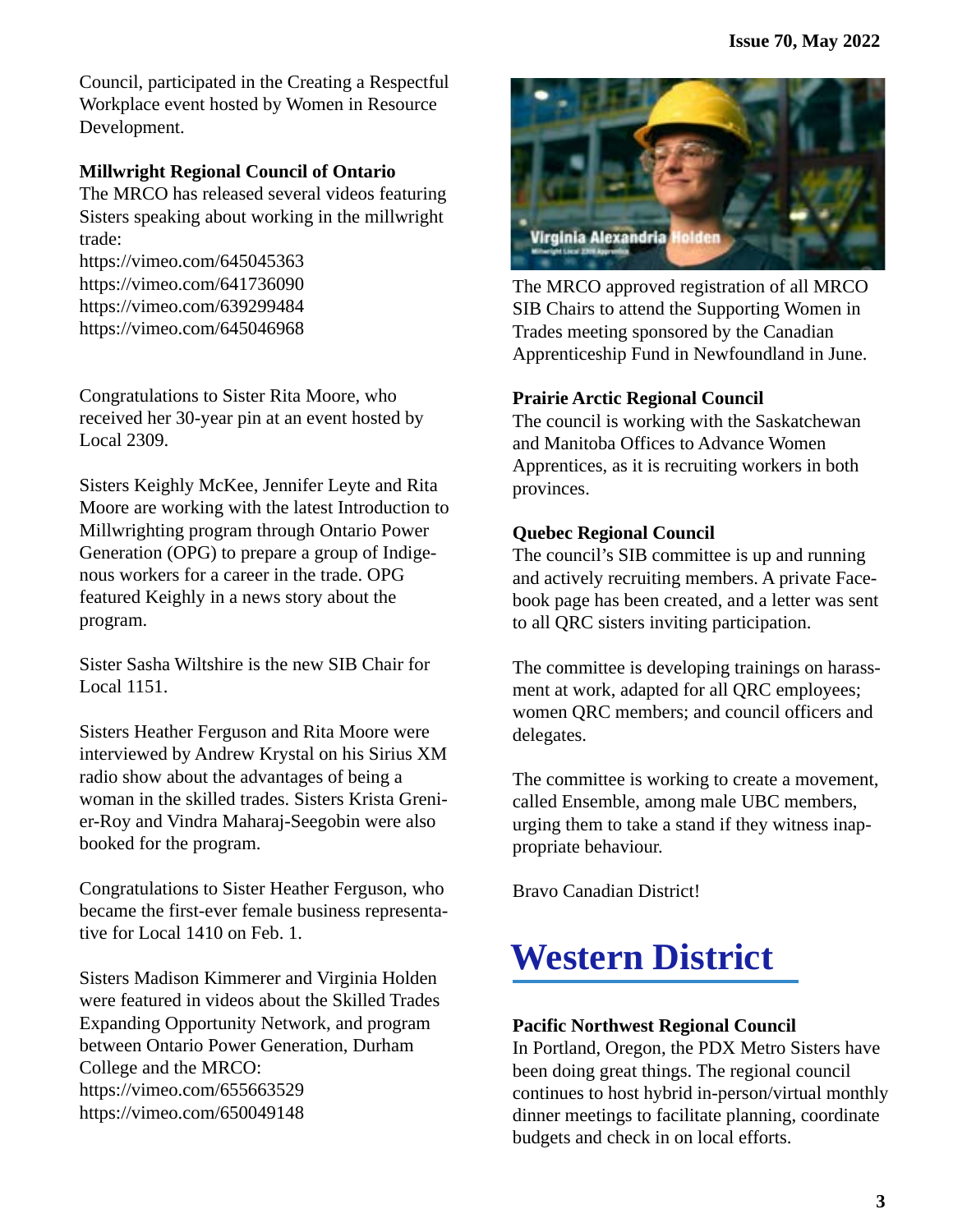Locally, sisters have been very active in their communities. This includes building a new garden toolshed for Woodstock Elementary School, hosting a booth and marching in the Portland Pride Parade and organizing a journey-level vs. apprentice Sisters softball game. After every event, sisters report back to their local union meetings, which builds leadership opportunities, integrates the success of SIB efforts with local unions and adds value for both brothers and sisters.



#### **Southwest Regional Council**

The Sisters Leadership Council appointed a committee to take charge of creating a Vision Statement, based on input from every Leadership Council member.

The Leadership Council took suggestions to reformat the monthly meeting agenda and worked on a 2022 calendar.

The regional council's BOOTS (Bridging Outstanding Opportunities with Tradeswomen Skills) pre-apprenticeship program held an orientation session in December in advance of the start of a new class session in January. **You can read [more about the BOOTS program here.](https://www.swctf.org/programs-partnerships/bridging-outstanding-opportunities-with-tradeswomen-skills/)**

Excellent Western District!

## **Eastern District**

#### **New York City District Council**

The committee continues its outreach to NEW and Building Works to connect with incoming recruits to inform them of the SIB Committee, its mentoring program and social media sites. The mentoring program has grown and holds regular meetings (online or in-person, COVID-permitting). The committee also sponsors resume writing workshops and organizing workshops.

Council Representatives Tamara Rivera and Sinade Wadsworth hosted a dinner celebrating the 18 women who recently graduated from apprenticeship from the council.

The committee hosted a SIB  $Q \& A$  to give sisters an opportunity to voice concerns and ask questions of candidates running in the district council's January election.

The committee's holiday meeting in December was held online and included a slideshow of photos of sisters at events and news of volunteer opportunities. Each sister in attendance won a raffle prize, donated by members of the executive committee.

With a busy 2022 political season underway, the SIB committee encourages sisters to attend the council's RISE political action training sessions.

The committee scheduled a meeting with the NY Labor Commissioner, Roberta Reardon, to talk about implementing a harassment/complaint section for all apprentices through their on-the-job training logs.

The committee publishes a newsletter and rallies involvement among sisters through social media pages. Sisters are able to contribute workplace photos and stories through a shared dropbox folder.

Turner Construction has implemented free diversity, inclusion and equity training for all UBC apprentices and staff in New York City.

Congratulations to Local 926 Sister Kieli McKoy, who is starting her own company and recently was offered a seven-figure contract with DIRTT Environmental Solutions. Turner Construction executive Pat DeFilippo has been instrumental in helping Kieli.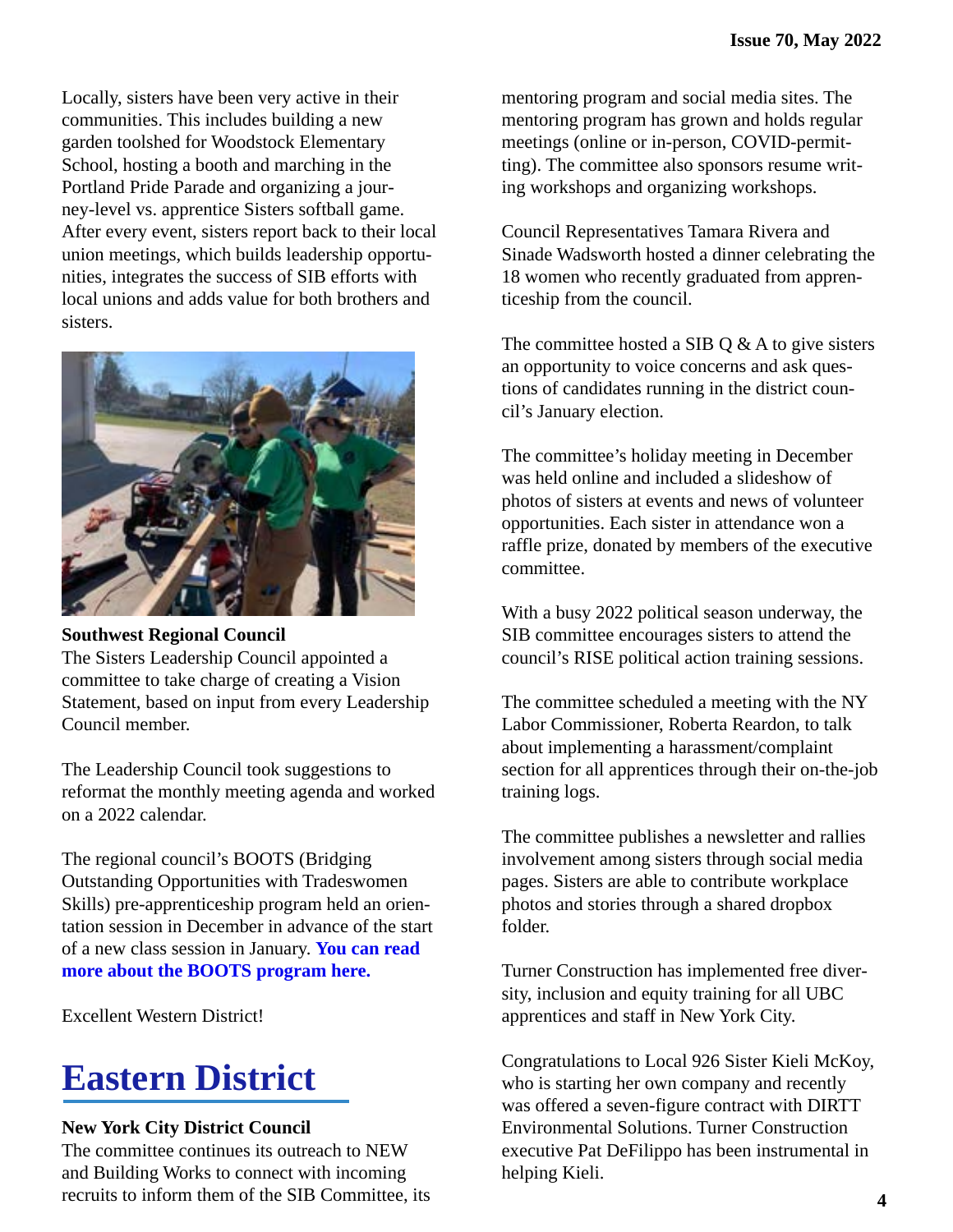#### **North Atlantic States Regional Council**

Congratulations to Sister Elizabeth Skidmore on her upcoming retirement. Liz has been an outstanding leader in the North Atlantic States Regional Council and a resource for sisters across the UBC. All the best, Sister!



#### **(Boston)**

The Build It! pre-apprenticeship program runs several classes per year, using the Career Connections curriculum. Students regularly participate in volunteer build projects.

SIB representatives spoke at city board meetings to successfully promote building union and a significant diversity commitment at the \$1 billion project at Mass General Hospital, in the center of Boston. In addition, SIB serves on advisory committees that monitor and guide several public projects in compliance with workforce goals. Overall, five projects have achieved over 7 percent female participation—more than double the national average.

SIB has strong partnerships with Mass. Girls in Trades (MAGIT) and other groups to promote a stronger pipeline to bring girls in vocational high schools into UBC apprenticeships. The council training fund is allowing vocational school student in schools using Career Connections to join the union and work with signatory contractors during their senior year.

The SIB Committee' non-profit, the Northeast Center for Tradeswomen's Equity, is merging with Building Pathways to consolidate efforts to build pathways for women looking to build a career in the trades.

Several UBC sisters have been participating in the SIB Speakers' Bureau, which helps sisters prepare to present about union career at outreach events.

The regional council training fund held an in-person graduation event and presented the first Amelia Phinney Scholarship Award, created by the family of council representative Amelia Phinney, who passed away at age 37 in 2020. Local 346 member Rebecca Orie was the first recipient. Also at the graduation, four of the achievement awards given to apprentices were given to sisters.

SIB members were heavily involved in the Boston mayoral and city council elections, participating in the weekly neighborhood captain program, phone banking and a first-ever SIB political event for a candidate, Ruthzee Louijeaune.

#### **(Central/Western Massachusetts)**

The SIB Committee participates in monthly compliance meetings at UMass Amherst and other public entities, which has helped exceed goals for female participation on construction sites.

Every other month the SIB Committee invites women from other trades to its monthly meetings; a recent meeting topic was pregnancy and childcare.

Sister Marilyn Rosa stepped up to assist Habitat for Humanity when they needed help installing drywall on a recent project. Marilyn coordinated with Habitat and lined up members to help.

#### **(Northeastern Massachusetts)**

SIB committee members participated in a Fall cleanup at Local 339 Sister Angie Risso's home in Newington, NH. Angi has been undergoing treatment for cancer and is not able to do much physical work on her home.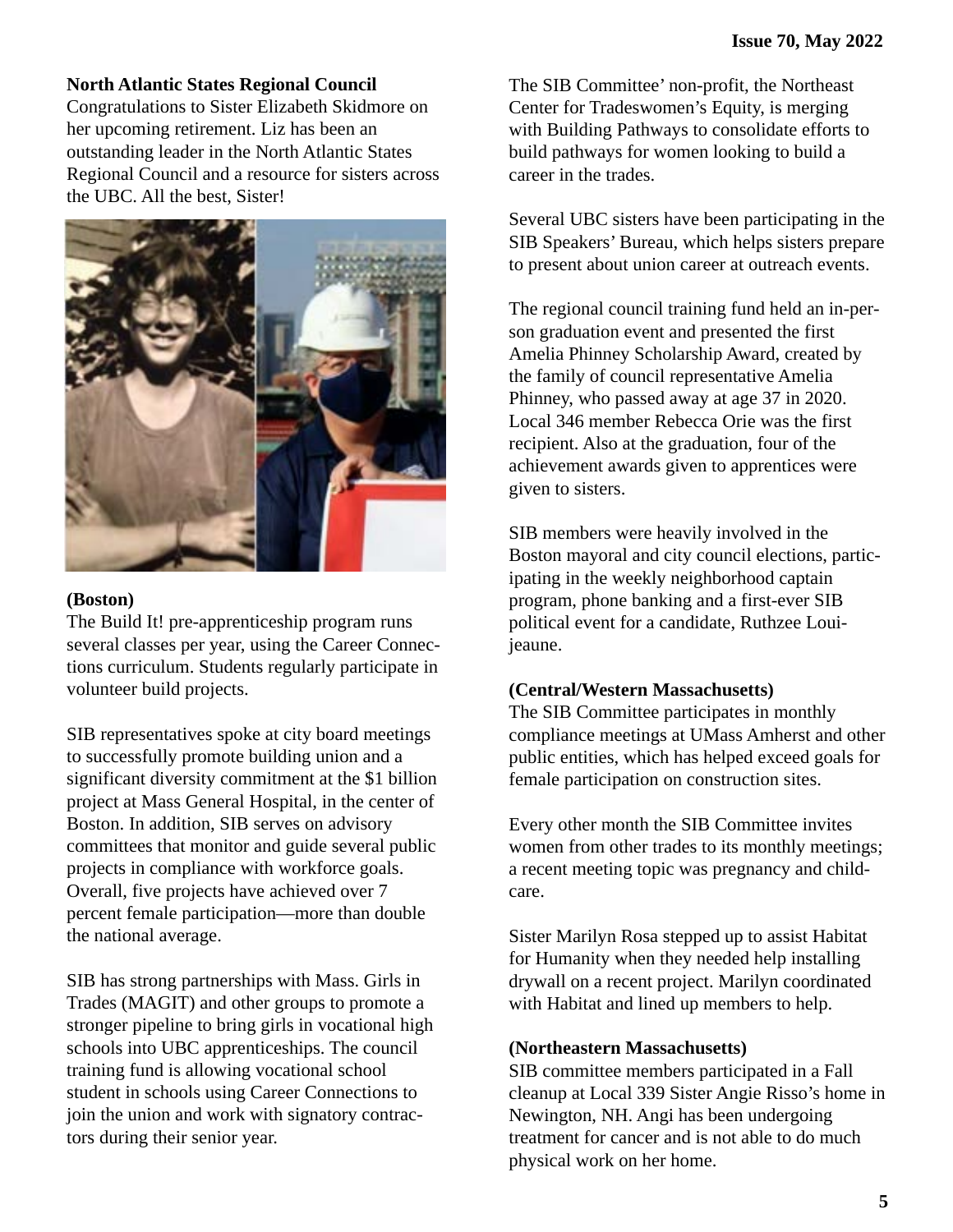Awesome, Eastern District!

## **Midwestern District**

#### **Indiana/Kentucky/Ohio Regional Council**

JoAlly Figuio, a Latina Sister and first-year apprentice with Local 413, is taking on organzing Latina carpenters. JoAlly was also on of three tradeswomen featured in a 30-minute documentary about women in trades by public television station WNIT. https://www.wnit.org/women-in-leadership/building-trades.html



The IKORCC SIB committee is forming a subcommittee of Sister Instructors, chaired by Janice Lawrence, working with Megan Pugel. The goal is to document issues that cause women apprentices to leave the trade.

Sister Michele Stallings of Cincinnati is working with SIB chairs in Louisville to help locals recruit and retain Sisters.

#### **Mid-America Carpenters Regional Council**

The Chicago Sisterhood of Carpenters held its monthly volunteer event in October in conjunction with Chicago Women in Trades (CWIT) for their Technical Opportunities Program (TOP). This volunteer opportunity is always mutually beneficial to be able to network with tradeswomen, share skills and work with peers.

The renamed Mid-America Sisterhood of Carpenters continues to meet monthly and is planning Resource and Information Webinars to take place after the monthly meetings, based on topics requested by SIB members.

**North Central States Regional Council**

The Minneapolis metro area SIB Committee is hosting its first in-person event since summer, 2021, and members are looking forward to getting together for axe throwing.

Both the Minneapolis and Pewaukee area steering committees met in February to plan events for the year.

Outstanding, Midwestern District!

## **Southern District**

#### **Central South Carpenters Regional Council**

The regional council will host its first SIB conference June 24–25. Instructors from the UBC Dept. Of Education and Training will present interactive activities as well as an overview of programs available at the International Training Center.

Local 2345 SIBS in Emerson, Arkansas, participate in a food drive the fourth Tuesday of every month at Pine Hill CME church in nearby Haynesville, Louisiana.

SIB members of Local 2346 in Leola, Arkansas sponsor a community box in Malvern, with donated personal items, health and beauty products and canned food.

Stupendous, Southern District!